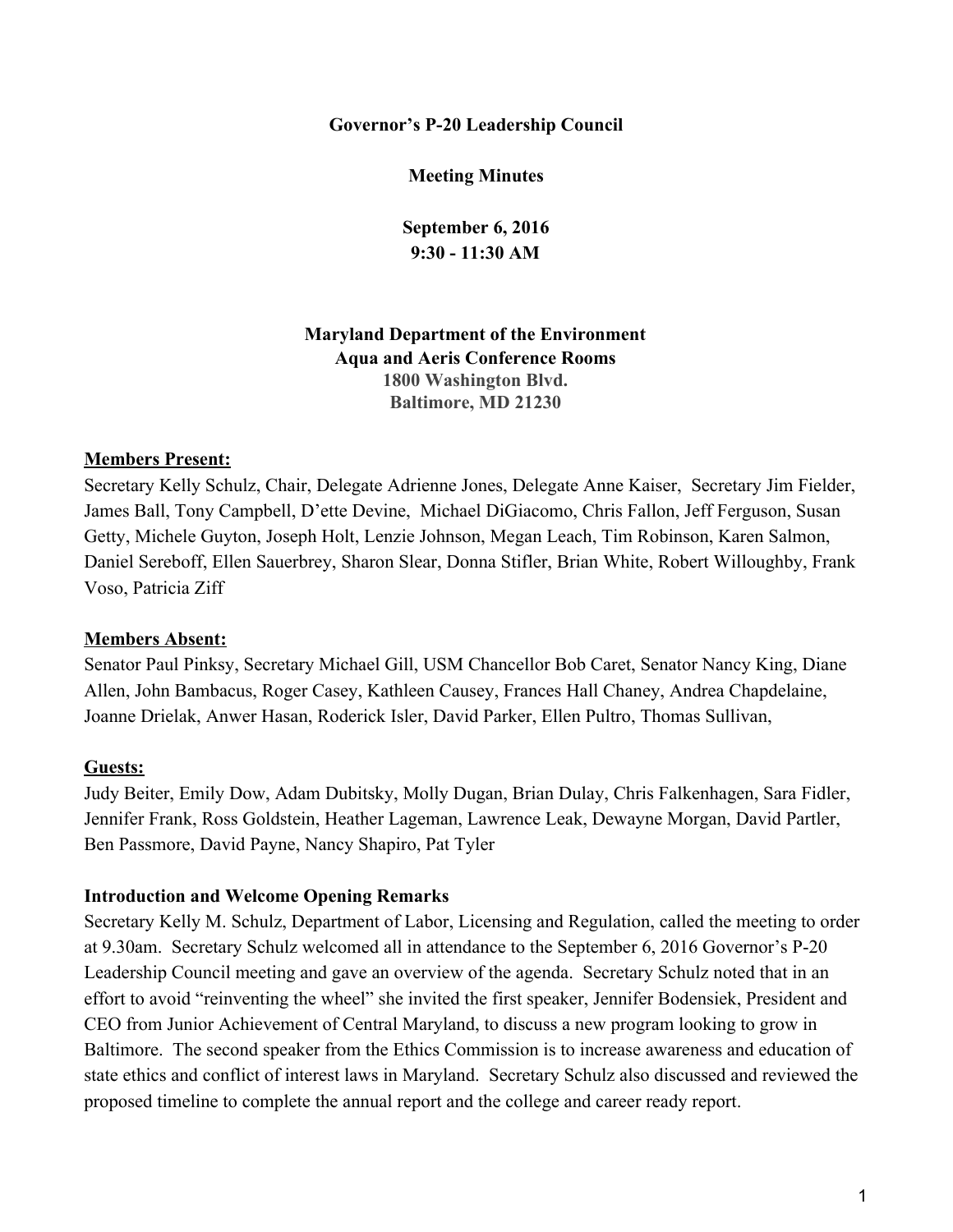# **Approval of Minutes**

Secretary Schulz identified that a quorum was present and a motion was made and seconded, and the minutes of the June 7, 2016 meeting were approved by voice vote.

# **Presentation: Bringing Career Pathways to Life**

Jennifer Bodensiek, President and CEO Junior Achievement of Central Maryland

Mrs. Bodensiek discussed Junior Achievement of Central Maryland's goal to expose students to real careers and let them explore pathways in a hands on simulation called Biz Town, currently operating in Atlanta. JA is currently seeking financing to bring this experience to Baltimore. There is a smaller version of this already in Ownings Millers. She showed a video of the Biz Town in Atlanta they are trying to replicate in Baltimore City, and she estimates it would serve 30,000 students annually.

Dr. Salmon pointed out that Mrs. Bodensiak has been working closely with MSDE for years with great success.

Council members asked for a copy of the presentation. Mrs. Bodensiak sent it to Michael Harrison who forwarded it to the Council following the meeting.

# **Ethics and Conflicts of Interest Training**

Kate Thompson, Assistant Attorney General Maryland Ethics Commission

Mrs. Thompson gave a presentation and discussed different scenarios members should be aware of that could present a conflict of interest or ethics violation. She presented specific examples of activities that if members find themselves in should call her to discuss. Conflicts for this group will be rare but members should keep in mind gifts and post-employment restrictions.

# **Workgroups Reports**

# **GED Workgroup**

#### Jeffrey Ferguson

Mr. Ferguson reported the workgroup is looking at a math tutoring pilot program, broadening the GED Works program in Maryland, bringing back a GED Options alternative.

Dr. Shapiro suggested the workgroup reach out to MACC, the Maryland Association of Community Colleges, to discuss the math tutoring pilot program.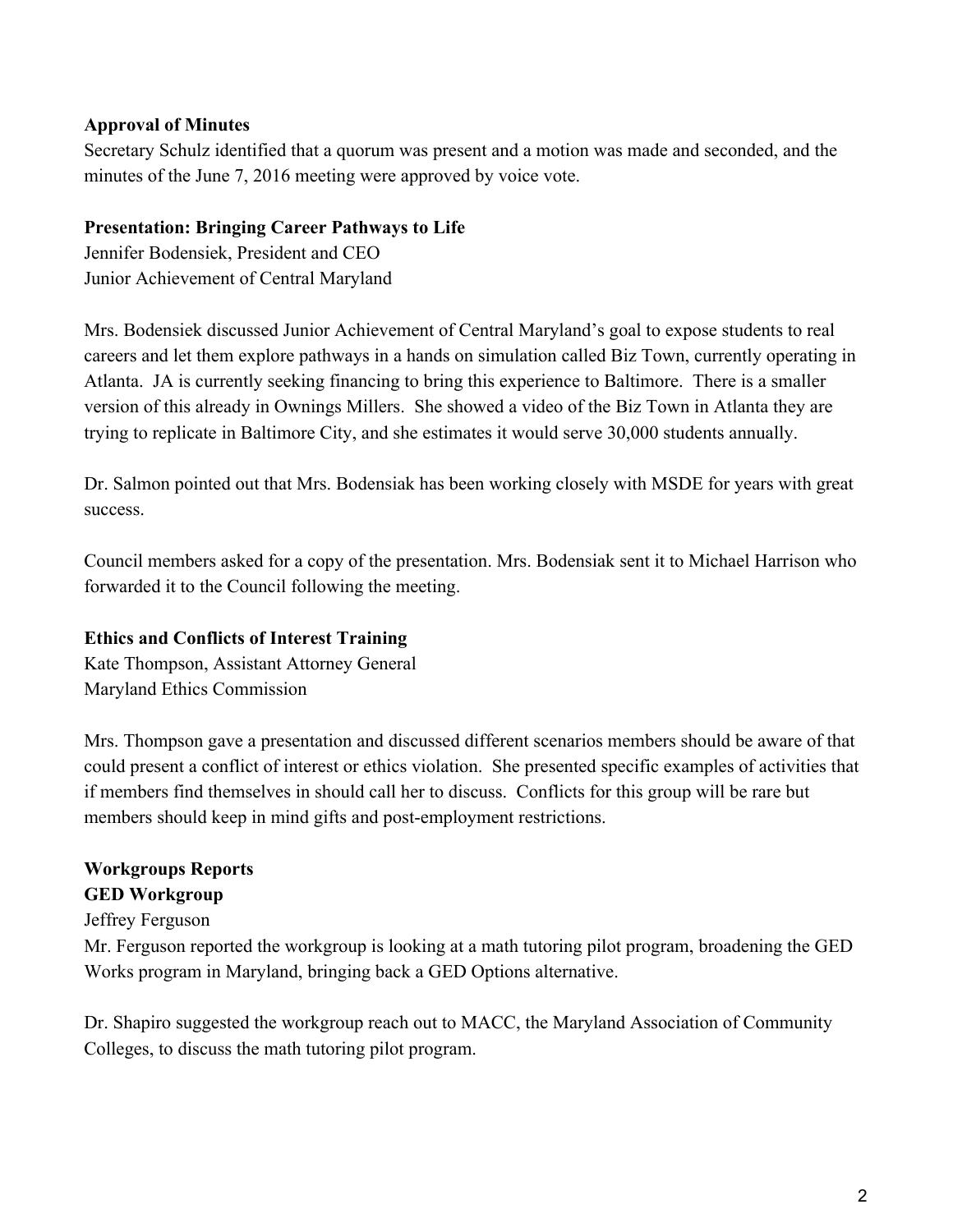# **At-Risk Students workgroup**

# Chris Fallon

Chris Fallon discussed a draft report being prepared with 8 different points. He mentioned meetings with principals who expressed a desire for more control over staffing and efforts to reach children who "come and go as ghosts" with mentors. Michele Guyton is working with Chris and the workgroup to organize their thoughts and focus on specific recommendations.

# **Workforce development**

Dr. Shapiro

Dr. Shapiro reported that the workgroup is looking at data to define and determine employment high-needs areas in the state to align employment pipelines to meet workforce needs. The group is looking at healthcare, manufacturing, and apprenticeships.

# **MLDS workgroup**

Michael Harrison and Ross Goldstein on behalf of Steve Rizzi

Michael reported that the workgroup requested MLDS prepare a gap analysis looking at "holes" in their data inventory, describing the impact of the holes on possible research, and make suggestions for including the data. Ross discussed the outcomes of the Gap Analysis.

Secretary Fielder noted that MLDS data should be used "as a flashlight and not a hammer."

### **Maryland College and Career Ready Standards/ PARCC workgroup**

Heather Lageman

Heather Lageman updated the Council on the workgroups 2 priorities: developing a consistent and coordinated communications plan to reach stakeholder groups the value of globally competitive standards and assessments, and working with MLDS to produce relevant data on PARCC implementation.

Heather mentioned a video on MCCRS/ PARCC standards was produced by Maryland Business Roundtable and is still relevant and should be shared with stakeholders and put on the P-20 website.

# **College and Career Readiness Implementation Report workgroup**

Robert Willoughby

Robert reported that the workgroup is working with MHEC and MSDE to produce the required updates for the report.

Dr. Shapiro noted that the focus of the report should be understanding CCR better and what carry students into college and make sure they are ready. She also suggested the report should shine a light on successful dual enrollment models.